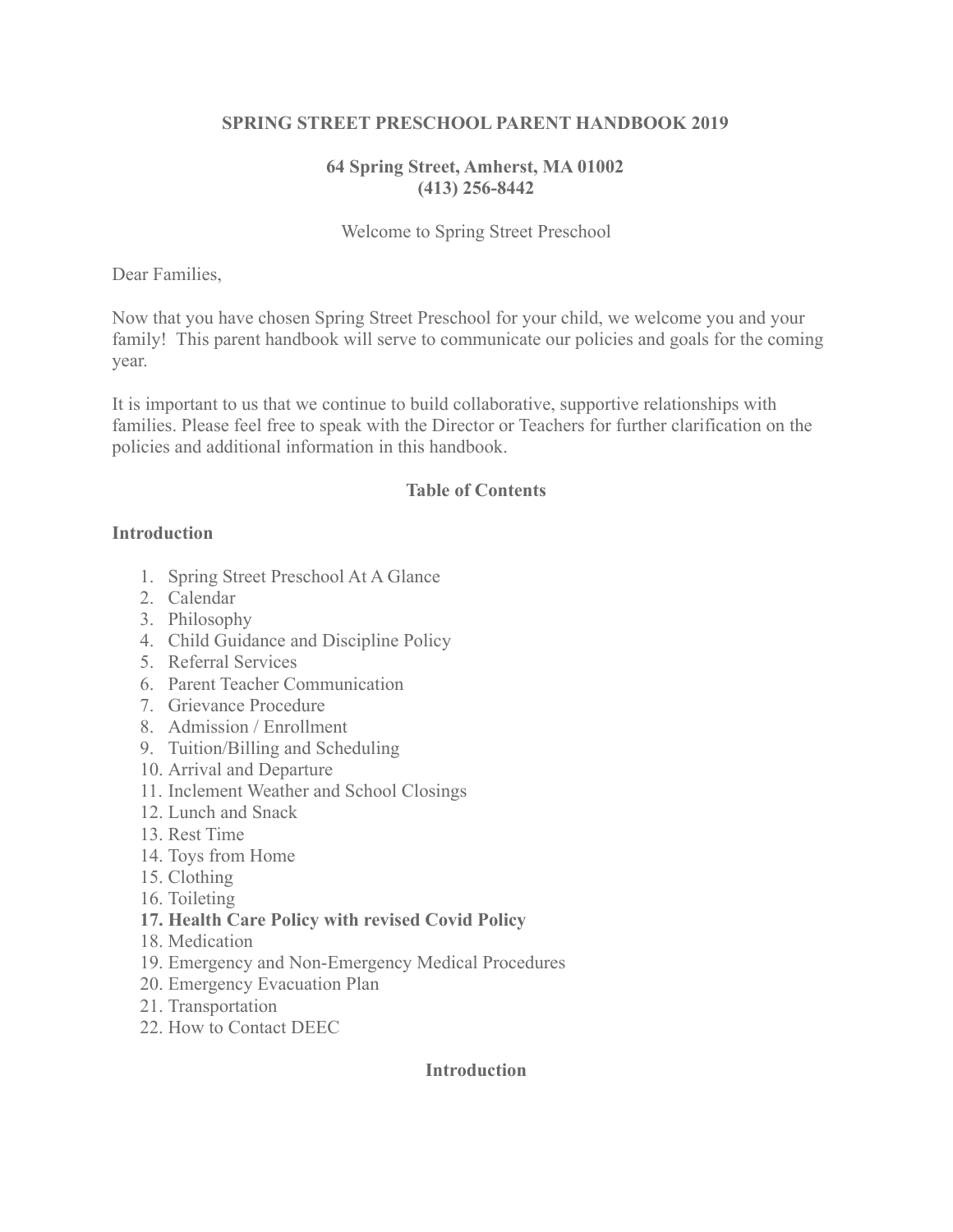Spring Street Preschool has been in existence for over 50 years. First established as the First Congregational Preschool and expanding over the years to serve children from all religious, cultural and ethnic backgrounds, Spring Street Preschool has a long history of providing the highest quality educational experience for young children.

Spring Street Preschool is an independent non-profit organization. Children of all cultural and religious backgrounds attend our school. We occupy a one story building that faces Spring Street that was originally built as the education wing of the First Congregational Church in downtown Amherst.

Spring Street Preschool is run by a Board of Directors, consisting mainly of parents of the preschool children. The Board is currently responsible for setting policy such as hours, tuition rates, budget and future directions of the school. The board also oversees committees: fund raising, social committee, outreach, community relations, etc. Board and committee membership are essential for the running of the preschool and parents are strongly encouraged to participate.

Parents are invited to visit the Preschool unannounced at any time while your child is present. Spring Street Preschool does not discriminate in providing services to children and their families on the basis of race, religion, cultural heritage, political beliefs, national origin, marital status or sexual orientation.

Spring Street Preschool is a school year program with an additional summer session lasting for six weeks in July/August. In general we follow the Amherst School System calendar for holidays and school vacations.

#### **1. At A Glance**

*Spring Street Preschool does not discriminate in providing services to children and their families on the basis of race, religion, cultural heritage, political beliefs, national origin, marital status or sexual orientation. Children are not required to be toilet trained to attend.*

**Ages**:

2 yrs. 9 months - 5 yrs.

**Hours:**

**8:00 - 4:30 Monday - Friday**

**Morning Program: 8:00(early arrival) or 8:30 - 12:45**

**Full Day Program: 8:00 or 8:30 – 4:30**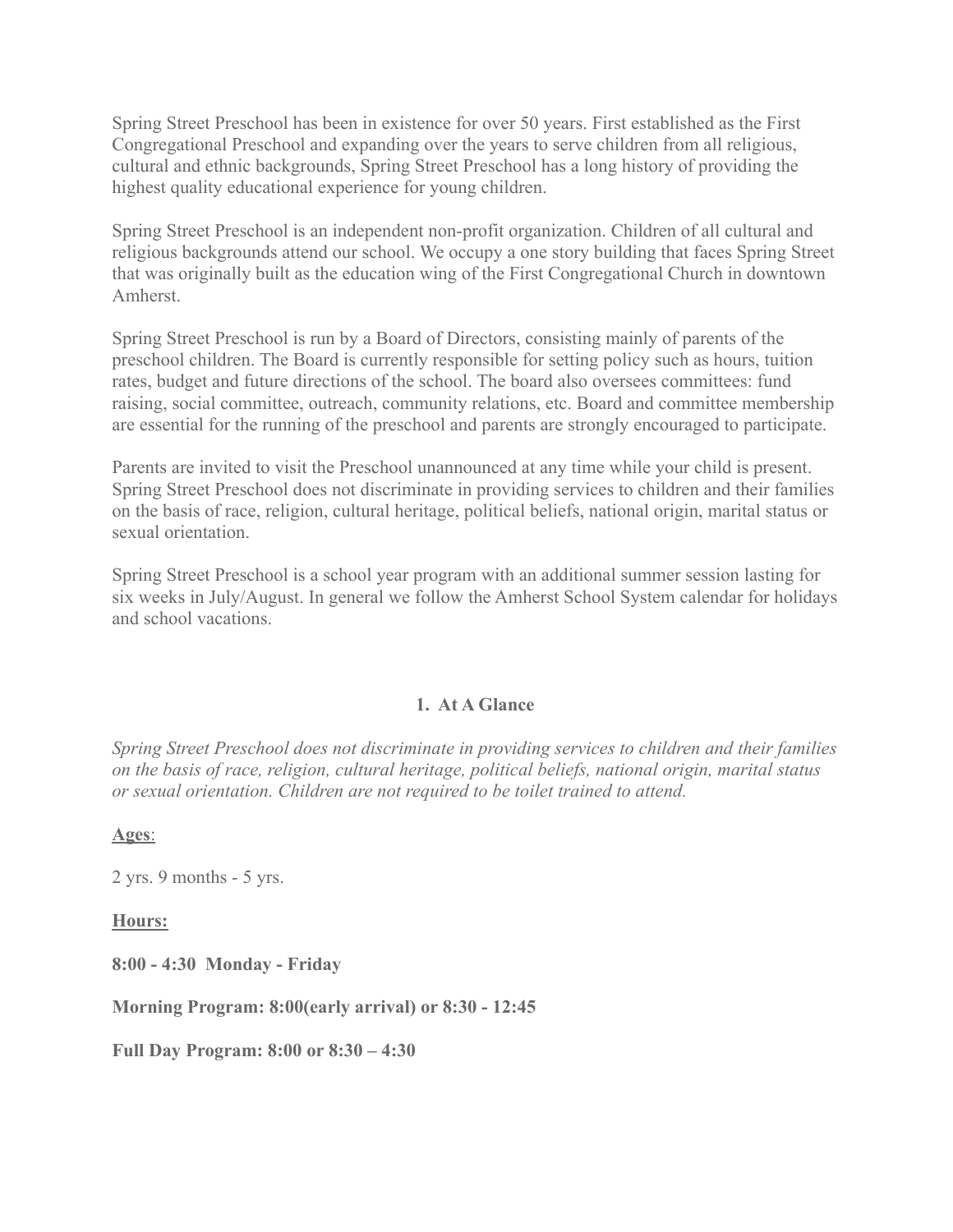Spring Street Preschool offers flexible scheduling. You may combine half days and full days in any combination subject to availability. The minimum amount of days is four half days. You may add days/or afternoon hours throughout the year subject to availability. Current tuition rates can be found on our website: springstreetpreschool.com

#### **Enrollment**

Spring Street Preschool does not discriminate in providing services to children and their families on the basis of race, religion, cultural heritage, political beliefs, national origin, marital status or sexual orientation. Children are not required to be toilet trained to attend.

Interested parents/caregivers are invited to tour our program. The Director will offer an option of bringing their child with them or scheduling the first visit without the child. The Director will give the parents information on curriculum, groupings, daily schedule, teacher/child ratios, naptime as well as calendar and tuition information. Parents/ Caregivers are referred to the website where the Parent Handbook can be accessed. An additional appointment will be made for the child to visit the program if they do not attend the tour.

Spring Street Preschool may enroll children all year on a case by case basis. Children must be 2.9 (2 years 9 months) old by September. Groups are formed to balance gender and age.

Before children are admitted parents are required to fill out an Enrollment Packet containing the following forms required by the MA Dept of Early Education and Care:

Child's Enrollment Form

Developmental History and Background Information

First Aid and Emergency Medical Care Consent Form

Transportation Plan and Authorization

Off Site Activities Permission Form

Health Care Provider Examination (copy of most recent physical to be updated yearly)

Copy of child's Immunization Record

Copy of child's lead test

The first few weeks of school are considered a transitional period. Teachers will work closely with families for a successful entry into the Spring Street Preschool program. In the beginning of the school year all children will be adjusting to a new schedule, including new eating, napping and bathroom routines as well as learning to sit for group times, to share toys, take turns, use words to communicate needs and wants, and learn all about friendship. They are slowly becoming part of a community outside of their families. We expect that learning in all of these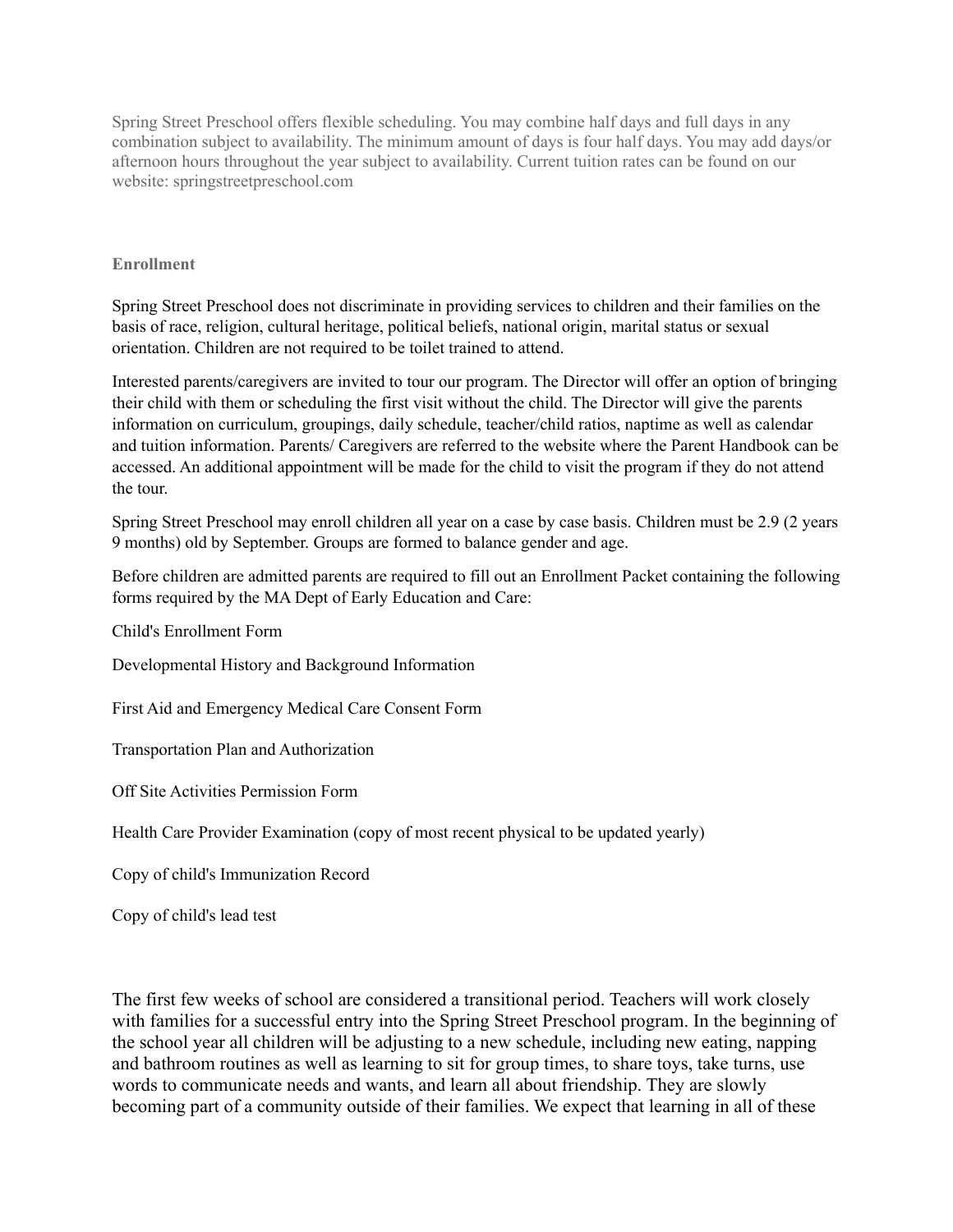areas will take time and practice. During this transitional period it may become apparent that a child is having a particularly difficult time transitioning into the program or understanding what is expected of them. They may not be willing to practice these skills. If children resist the support offered to help with this transition teachers will meet with the parents to address these concerns. Teachers and parents will agree on a plan for supporting the child in acclimating to our program.

We believe in working through challenges that a child or family may be having with the program. When concerns arise teachers will contact parents, set up a meeting with them or communicate by phone and/or via email if parents cannot meet in person regarding specific concerns and behaviors. When it is determined by the teachers

and director that a developmental evaluation would help us meet the needs of a particular child this will be communicated to the family. If at any point in this process the child is determined to be a danger to themselves or others they will be terminated.

Teachers may request that the child be referred for observation or evaluation by either the local public schools or other consultation resources such as the REACH program or the Collaborative for Educational Services or the local public school screening services. Families will be offered a parent/teacher conference, and a written recommendation will be given to parents. We expect that parents will follow through with these referrals.

#### **Termination**

Termination from the program is used last resort when we have exhausted all possibilities of meeting the child or family's needs in conjunction with the needs of the program. Every effort will be made to meet the needs of individual children. If parents do not agree to have their child evaluated or if they do not follow up on requests for permission for an evaluation at the school after two meetings where this request has been made, the parents will be given a deadline for taking action. The child will be terminated if the deadline is not met. If at any point the childbecomes a danger to themselves or others they will be terminated.

**Plan for volunteers -** All volunteers will have an orientation session prior to beginning in the classrooms. All volunteers will undergo a Background Record Check. We host local college students who are interested in working with young children as volunteers in our classroom. Prior to starting to work as assistant teachers they are trained under the "America Reads" grant for work study students. They assist in our literacy program for children. All students and volunteers are under supervision at all times by a trained EEC certified teacher. Their days and hours in the program are kept track of by the director.

#### **2. Calendar**

In general we follow the Amherst Public School Calendar. We open for a full schedule during the week after Labor Day. Please see "calendar" section of our website for exact dates.

#### **3. Philosophy**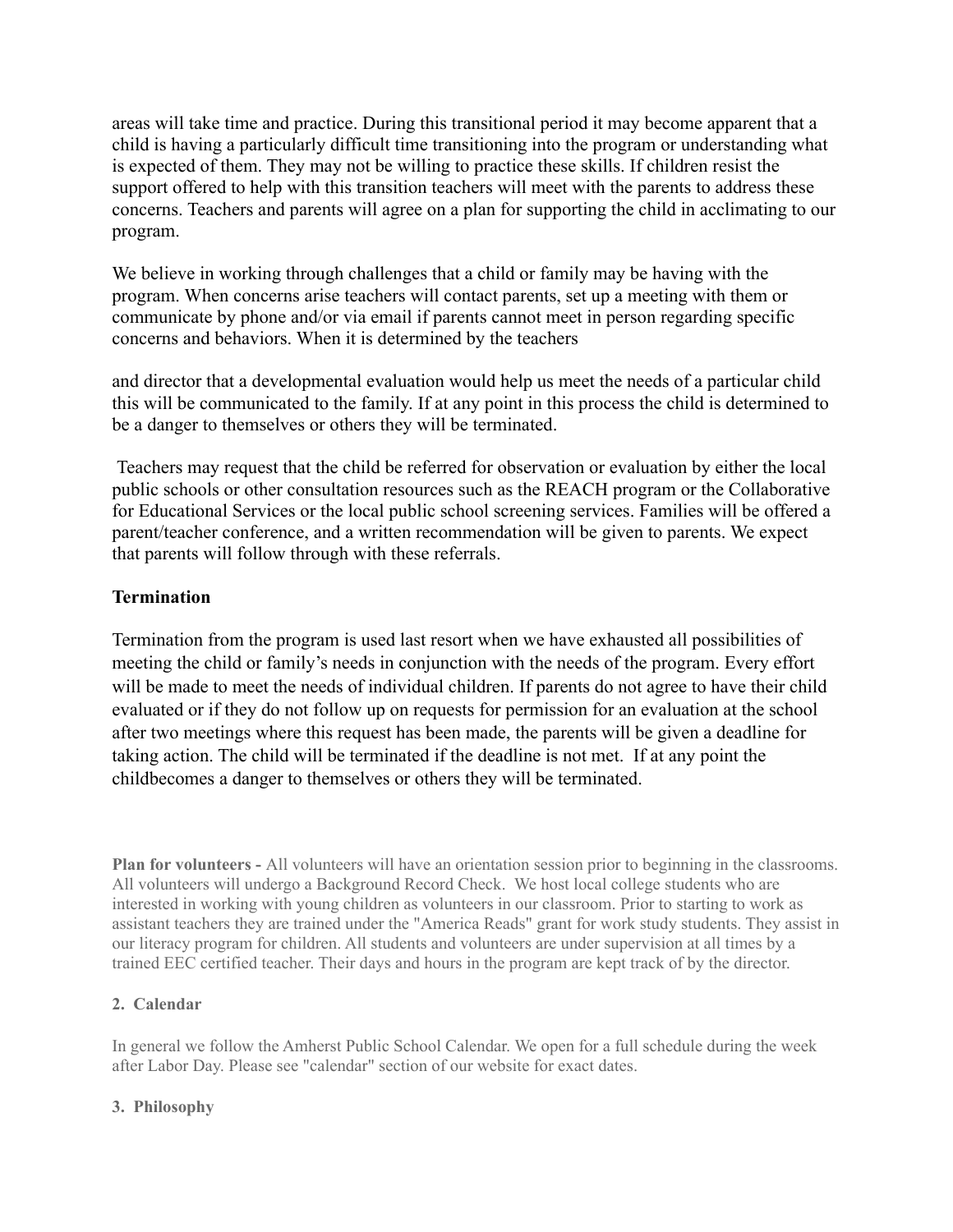It is the goal of our preschool to provide high quality care and education in a safe, nurturing environment to the children and families we serve. Our teachers are highly qualified and certified by the Massachusetts Dept. of Early Education and Care. We offer a curriculum that engages children actively in the learning process and provides a variety of strength based learning experiences. Children focus on art explorations, science, math and literacy development through their work on literacy journals, ongoing explorations and project work that is planned as emergent curriculum from the ongoing interests and questions of children. In addition we work on community building through friendship development, social skill development and cooperative group learning.

Our aim of education in the preschool is the development of all aspects of the child: intellectual, social, emotional and creative within the context of a caring multicultural community.

# **4. Child Guidance and Discipline Policy**

At Spring Street Preschool we have basic rules for the health and safety of the children. We arrange the environment and offer a wide variety of age appropriate activities based on the interests of the children. We tailor our expectations to fit the developmental levels of the children to minimize frustrations and inappropriate behavior. We use positive approaches to discipline and discuss strategies to use with challenging behavior.

Teachers do intervene; we do not use corporal punishment, or spanking. A child is never subjected to cruel or severe punishment, humiliation, or verbal abuse. A child is never denied food or force feeding as a form of punishment. A child is never punished for wetting, soiling, or not using the toilet.

We encourage children to develop their own self - control, autonomy, management of feelings, problem solving, and to work towards cooperative social behavior. The underlying goal of all discipline is to help children develop inner self controls and to replace adult-maintained external controls. We facilitate children coming up with their own solutions when conflicts arise. We promote the development of self - control and empathy within each individual child. Teachers set clear, consistent limits and strive to develop close, nurturing relationships with all children. We avoid the use of "No" and "Don't" unless a child is in danger, and even then follow it with a reason such as "that isn't safe" or "I can't let you hit Owen with the block because it hurts her". Teachers avoid ultimatums that force power struggles.

We work together with parents and other staff members for a consistent approach to a child's behavior. Parents are encouraged to discuss any questions regarding classroom and behavior management with the teachers or Director. Teachers and Director will make whatever adjustments to schedule or activities where possible. We offer choices, try to redirect activity or point out natural or logical consequences of various behaviors.

We try to separate the "deed" from the "doer" trying to relay the message that a child is accepted but the behavior is problematic. Positive behaviors are strongly encourage and noticed. We point out when children share and offer other act of friendship together.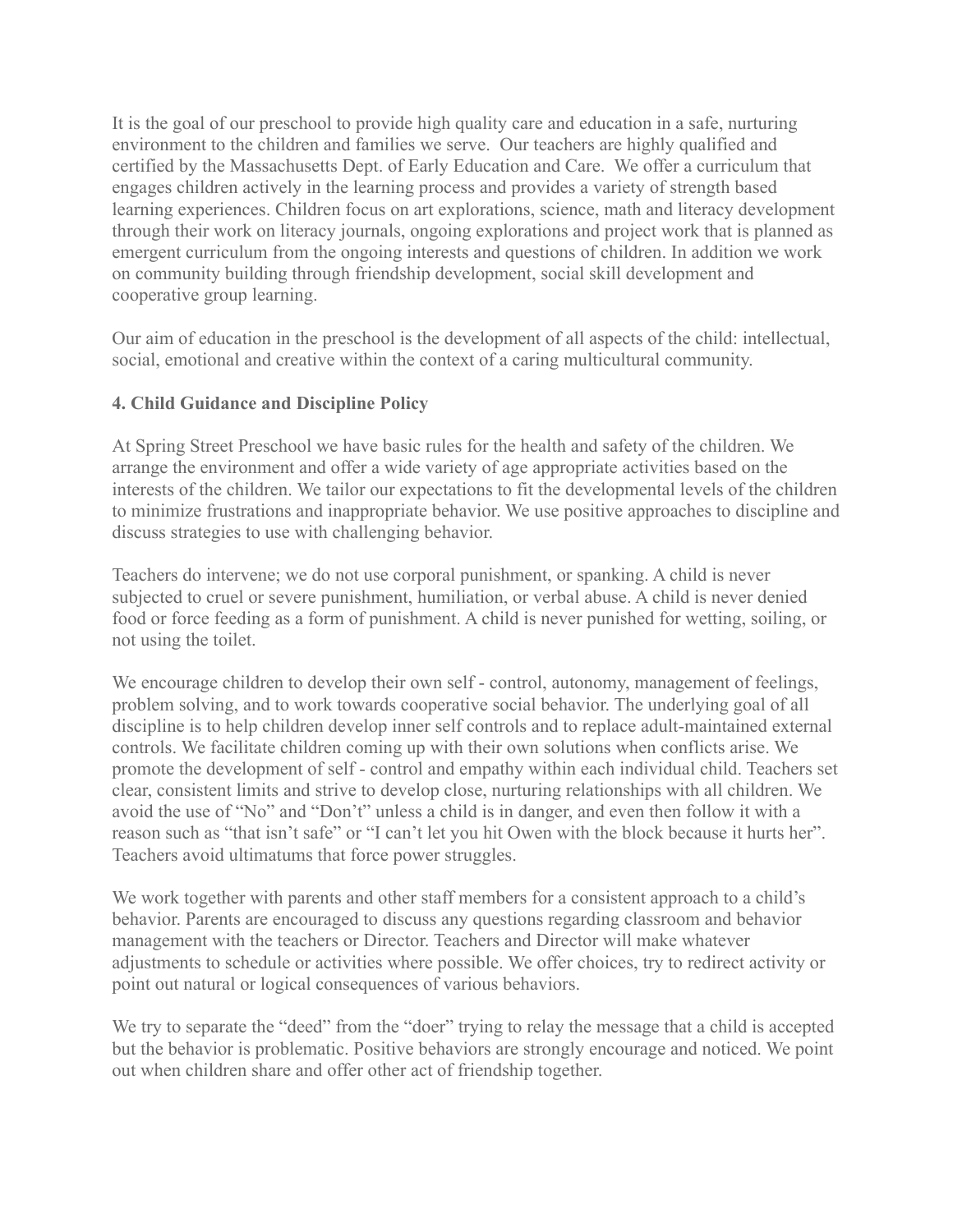If the child's teachers feel that the child would benefit from additional services, they will notify the parents and make recommendations.

Parents will be notified of the situation and of all ongoing developments by either the teacher or the Director. A parent conference will be scheduled as soon as possible to discuss the concerns. Parents will be given, in writing, the reason for recommending additional services, a brief summary of the preschool's observations related to the referral and any efforts the preschool has made to accommodate the children's needs. The director or teacher will also provide the parents with specific referrals for evaluations, diagnostic and therapeutic services. Parents will be notified of the availability of services under Chapter 766, including the parent's right to appeal. It is the parent's responsibility to share pertinent information with teachers, to follow through on referral recommendations and to request additional conferences with the teacher or director if they feel this is needed. We will work collaboratively with support services.

**Transition of a child -** Children who are transitioning to another program will be assisted by Spring Street Teachers who will work to make any transition as smooth as possible for the child. We will speak to the child positively about any transitions that need to be made. Teachers and Director will communicate with the new program, fill out forms and provide any information that will enable a smooth transition for the child and family.

# **5. Referral Services:**

The first step in the referral process is observation and recording of the child's behavior. If teachers have concerns about a child's behavior the first step is documentation of concerns and the context in which they occur. The second step is a conversation with the parents. The goal is to come up with a mutually agreed upon plan to address the behavior both at home and at school. At this point further information is offered to parents: referrals to their local public schools and the town's preschool coordinator. We would encourage an appointment with the child's pediatrician. If there are speech and language concerns we would refer families to the UMass Communications Disorder Clinic, or the U Mass Psychological Services Center, the REACH program or other appropriate agency to address the particular concerns that teachers or parents may have.

Teachers at the Preschool will receive further training and support to address particular behavioral concerns. These trainings will support teachers in their work with children and families.

The Preschool would continue to implement behavior plans and work with other agencies to obtain appropriate services for children and support for parents.

# **6. Parent Teacher Communication**

• **Announcements** of general interest during the school year are posted on the bulletin board in the front entryway. Please check the bulletin board regularly.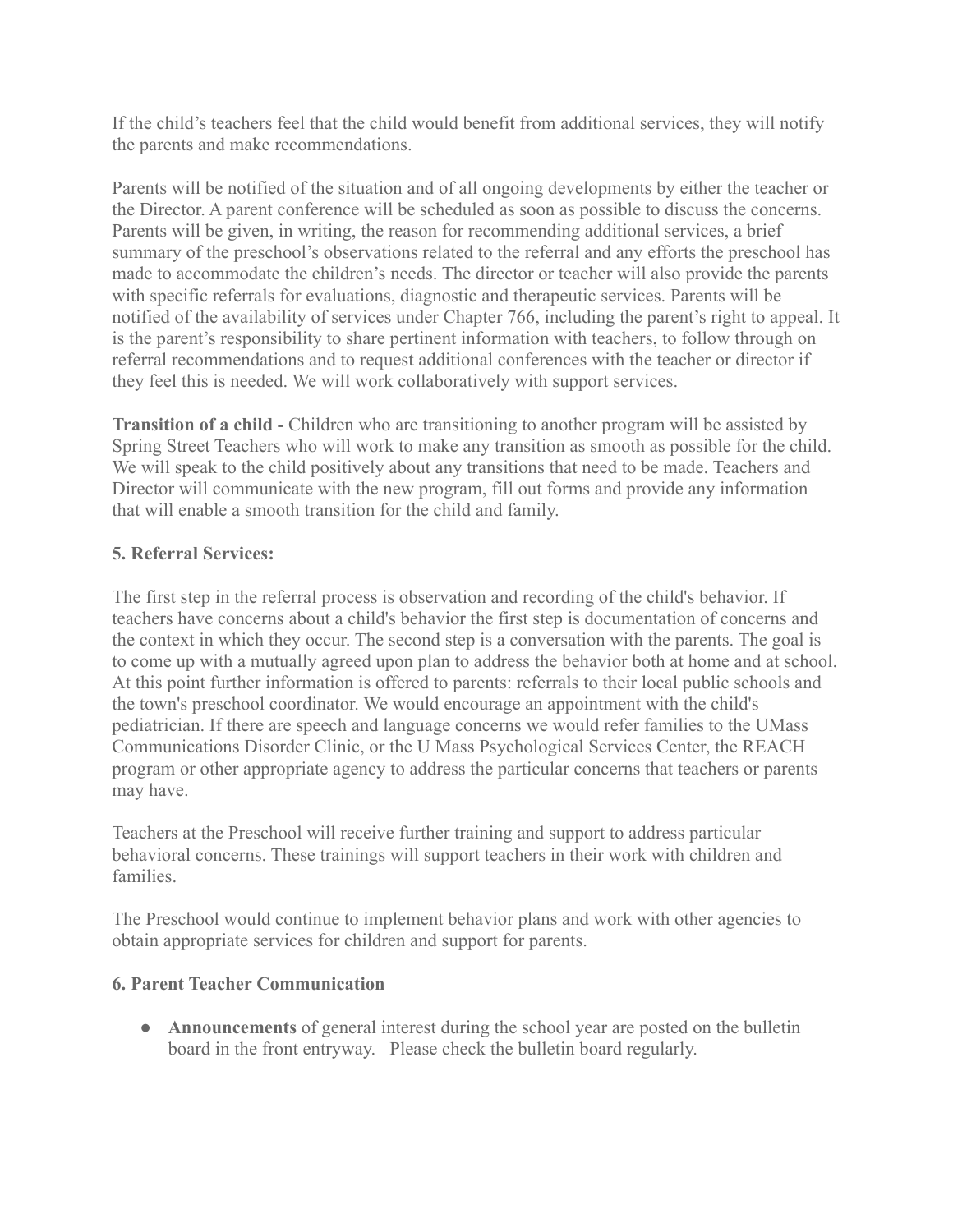- **Classroom Notebook** is located outside of the Star Room door. Please use the notebook to leave a note for the teachers if your child will be picked up by anyone not listed on the release form signed at orientation.
- **School newsletters** will be sent via email. We will make copies available on the bulletin board.
- **Parent Teacher Communications**: Conferences are held twice during the school year, in November and in May (optional). Yearly Progress Reports are written twice a year and shared with parents at the parent conference. A signed copy (by parents) will be kept in the child's folder at Preschool. At the request of a parent, teachers will schedule additional conferences. Our teachers urge you to discuss any special concerns or questions that you may have about the preschool or your child. Please be sure to inform the teachers if something has happened that may affect your child during his or her school day. Events such as a relative visiting, a new baby expected, an impending move, etc, can change a child's behavior at school. If the teachers are aware of significant events in your child's life, they can better understand your child and the changes in his/her behavior. It is also important that you communicate to teachers any special fears your child may have, such as animals, clowns, etc, because of the variety of things that may be encountered in the classroom. If the teachers have been alerted to special fears they can avoid the encounter or prepare the child for the event.

Early Childhood Educators in the state of Massachusetts are designated as mandated reporters. MA law requires mandated reporters to immediately make an oral report to the MA Dept. of Children and Families when, in their professional capacity they have reasonable cause to believe that a child under the age of 18 is suffering from abuse or neglect.

### **Parent Involvement**

We encourage parents to contribute to their school by assisting with special projects and sharing their time and talents. Parents are invited to share holidays and other cultural traditions with the children. If you are interested in cooking or baking, reading stories, or helping children write their stories, we encourage you to volunteer your time and energy. Any contributions of time, talent, energy, class snacks, new and used toys and equipment, are always gratefully received. *Parents are always welcome in the classroom.* We plan fundraising projects each year. In past years we have had product sales, silent auctions, raffles, bake sales and tag sales. The proceeds from these sales are used to buy large equipment and to provide scholarship funds for the preschool. The success of these fundraisers depends on parent participation and we invite your suggestions for future projects. If you would like to contribute additional time and energy to our fundraising efforts, volunteers are always welcome on the Fundraising Committee.

### **7. Grievance Procedure**

Our policy at Spring Street Preschool is to maintain the best possible communications with families at all times. If at any time the lines of communication fail to meet a family's expectations the family can bring their concern to one of the members of the Board of Directors or via the Parent Liaison to the Board.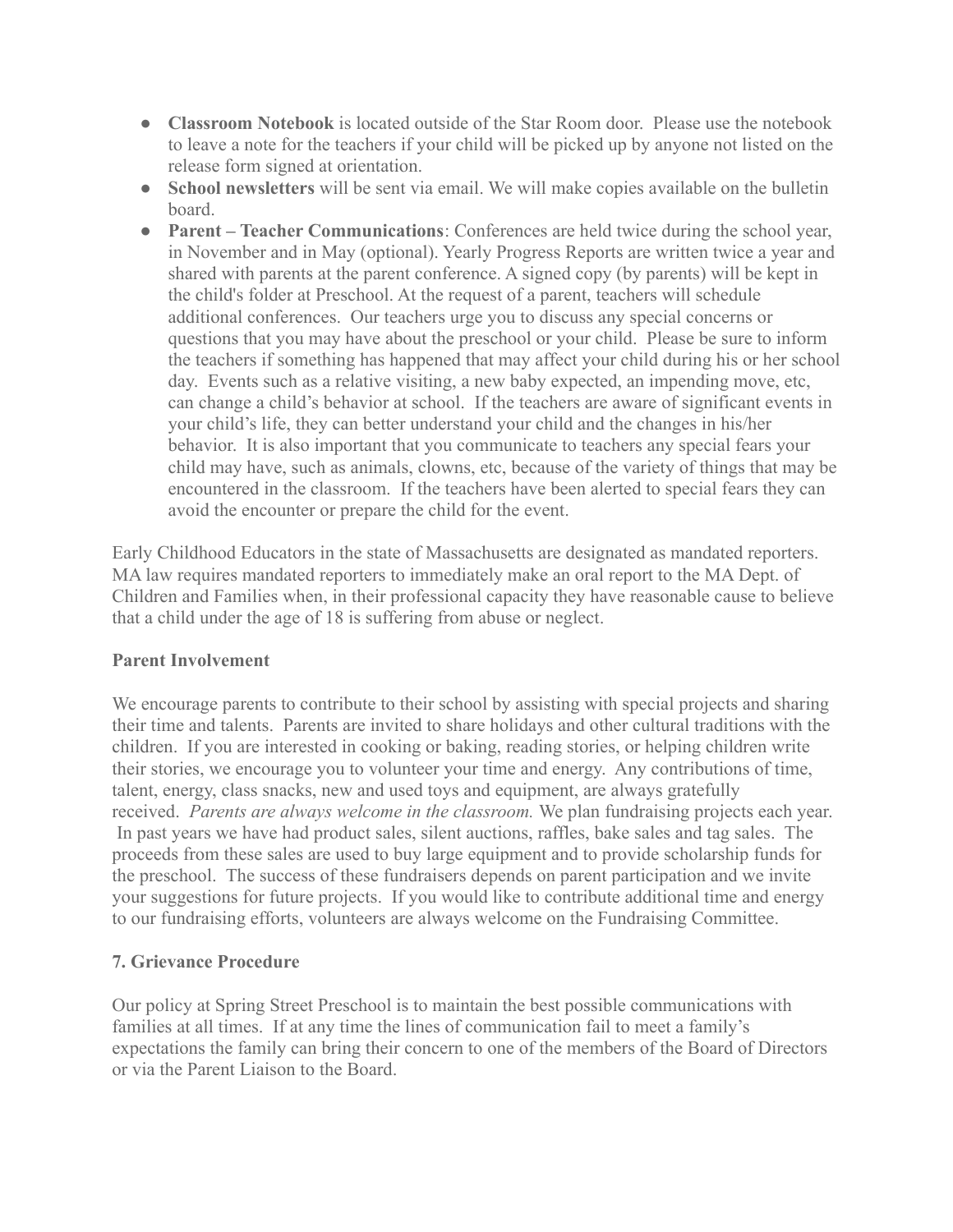### **8. Admission**

Spring Street Preschool enrolls children all year on a space available basis. Children must be 2.9 (2 years 9 months) old. Groups are formed to balance gender and age. We do require children to visit prior to enrollment.

### **Before children are admitted parents are required to fill out an Enrollment Packet containing the following forms required by the MA Dept of Early Education and Care:**

- Child's Enrollment Form
- Developmental History and Background Information
- First Aid and Emergency Medical Care Consent Form
- Transportation Plan and Authorization
- Off Site Activities Permission Form
- Health Care Provider Examination (copy of most recent physical to be updated yearly)
- Copy of child's Immunization Record
- Copy of child's lead test

#### **9. Tuition/Billing**

Parents will also be asked to sign a contract for the school year and to leave a deposit of \$460 to secure a slot in our preschool. The deposit will be applied to June tuition. Current tuition rates can be found in the "Tuition and Billing" section on our website.

### **10. Arrival and Departure**

Please do not arrive earlier than the time you have contracted for. Upon arrival help your child put their belongings in their cubbies and wash their hands before entering the classrooms. Feel free to stay for a short time to help your child settle in. If your child is having a difficult time separating please speak to a teacher in order to develop a plan for how best to negotiate departure.

Children who arrive at 8:00 will enter the one open classroom for play until 8:30. Children arriving at 8:30 will enter their assigned classroom Teachers will greet the children and parents at the doorway or in the classroom. We begin our morning circle at 8:45-9:15. Please make an effort to have children here on time. It is harder to enter after morning meeting has begun. A late arrival may also disrupt the flow of the routine for other children and can be a strong trigger for children who miss their parents and have already gone through the transition from family to school. Teachers will also be less able to give transition support to children entering once the daily activities have begun.

We will give extra time at the beginning of the year, particularly for new children to make transitions as smooth as possible.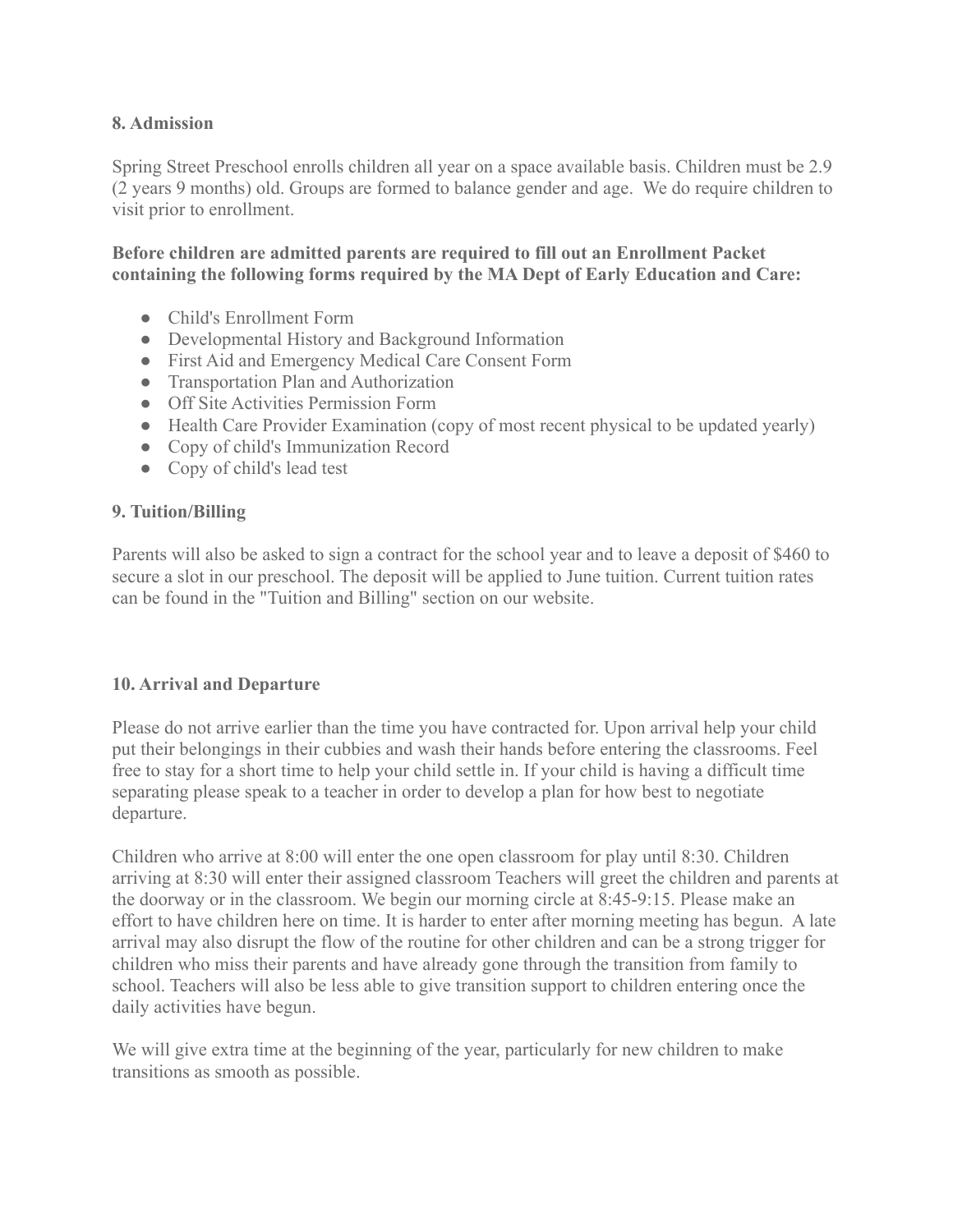In order to make sure the daily schedule works for our entire community it is important that you pick up your child in a timely manner. The pick-up times are 12:45 for the Morning program and by 4:30 for the full day option. At the 12:45 pick up time you will find the classroom door closed when you enter the hallway. Please remain in the hallway until teachers open the door and dismiss children to their parents. Children have a harder time putting lunches away and following the routine if parents enter the classrooms before dismissal.

Later in the day pick up is more informal.

If your child will be picked up by anyone not listed on the release form signed at orientation (i.e., babysitter, classmate's parent, etc) we must have a written notice to that effect. You may send or deliver a signed note, or leave the information, date, and a signature in the notebook provided in the hallway outside the Star room door. In an emergency you may call the school; otherwise we will not release your child.

### **11. Inclement Weather and School Closings**

In general we follow the public school calendar (Amherst/Pelham school district) with regard to holidays, most vacations, and school closings in the event of inclement weather. We recommend listening for school closing announcements on the radio, local television stations or at [www.arps.org.](http://www.arps.org/)

In general if the Amherst/Pelham schools are closed, the preschool will be closed. However, if the Amherst/Pelham schools are delayed one OR two hours, the preschool will open at 9:30.

# **12. Lunch/Snack**

Parents will provide a separately wrapped snack for their children for the school year 2021-2022. If your child is staying for a full day please provide two snacks.

Ideally children's lunches will include only healthy choices. Sending special treats and desserts make it difficult for children to eat healthy food and puts teachers in a position of having to negotiate with children. Please save special treats for home.

**Snack**- Parents will provide a separately wrapped snack for the school year 2021-2022

# **13. Rest Time/Afternoon Program**

# 12:45-4:00/5:30 Monday through Friday

The Department of Early Education and Care requires all programs for children open for more than 4 hours to provide a quiet nap time of at least 45 minutes. Spring Street's extended Day begins with a story read by a teacher or children listen to a story on tape followed by a quiet rest time. Individual mats, labeled with children's names, are set up in the classroom. Children are asked to lie quietly and teachers offer back rubs and play music to help children relax. All children are given an opportunity to sleep. Parents provide a sleeping bag (recommended) or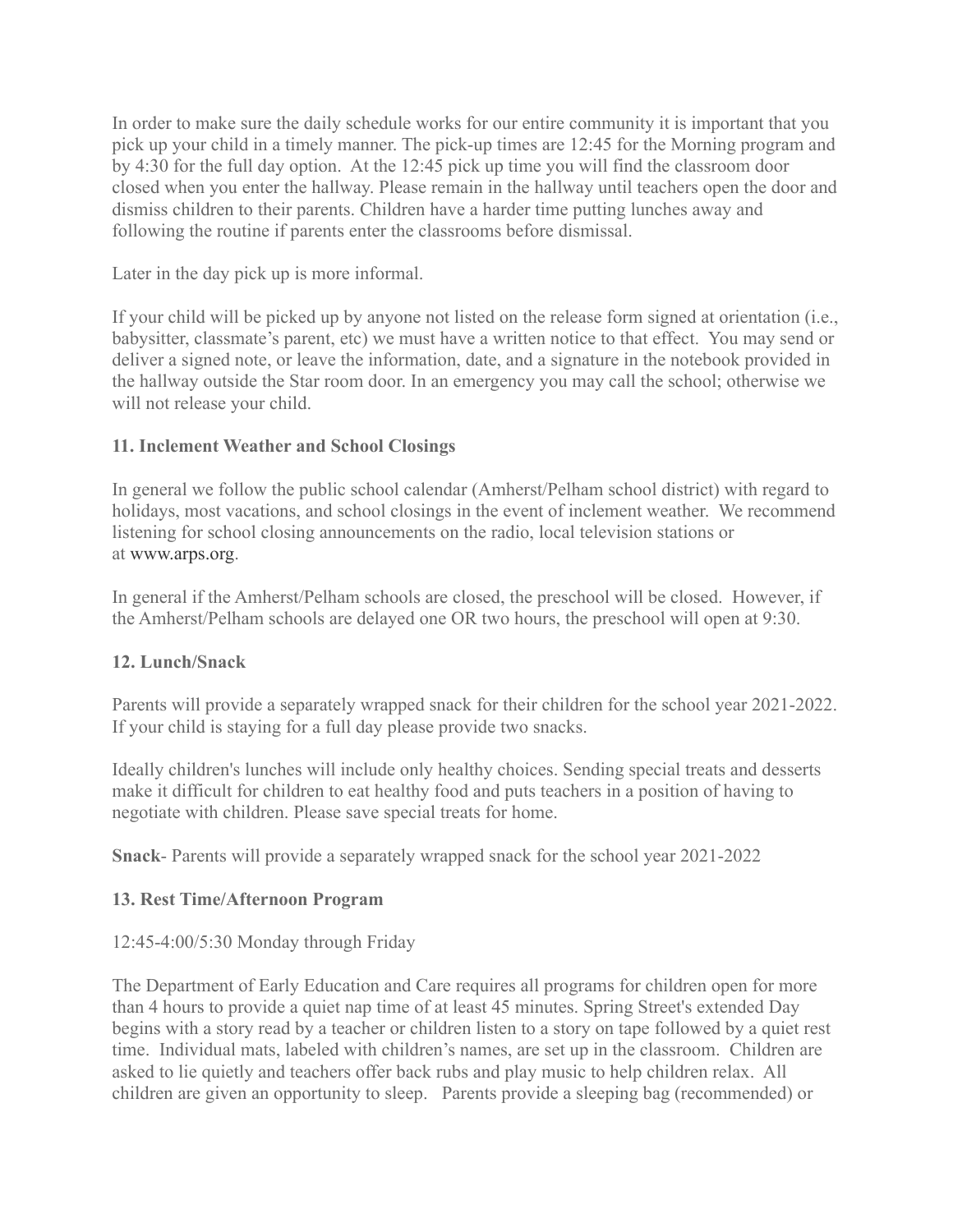blanket and pillow. If children do not sleep after a while they may look at books or draw quietly on their rest mats. Children may bring a stuffed animal from home if they wish.

Afterwards, children will have a snack, art activity or continuation of morning project and outdoor playground time.

# **14. Toys from Home**

Children are asked not to bring toys from home. The only "toys" from home that should come in are stuffed animals for rest time. Children who are at preschool for a full day may bring a special stuffed animal to rest with.

# **15. Clothing**

Clothing for your preschool child should be simple, comfortable, washable and easy for your child to manage. Your child should be able to fully participate in all preschool activities including running and climbing outdoors. Please bring appropriate footwear for our wood chip playground space. Children have a hard time running and playing in open toed shoes, and sandals Smocks for painting are supplied by the school, but they are not always 100% effective! We spend time outside almost every day, even in the snow (unless it is below 20 degrees including wind chill).

Please have your child wear or bring appropriate warm clothing. An extra pair of boots, snowpants, sweater or sweatshirt can be left in the child's cubby. Snow pants (or fleece pants that can be worn over indoor pants) are important in very cold weather even if there is no snow on the ground. Remember that children sit on the ground or in the sandbox, on the tire swing or ride the bikes (cold metal seat) and it is important that they keep the trunk of their bodies warm (attention girls with dresses). Please remember that the playground outside is wood chips and children should wear closed toed shoes that they can run and climb in for outside play.

Each child is assigned a cubby in the hallway to store extra clothing and personal items. It is essential for the convenience of everyone that all articles of clothing be clearly marked with the child's name or initials. This will help everyone keep track of clothing and help minimize the contents of our lost and found bin (located in the hallway).

Please bring the following items to school for your child:

- a bag containing an extra set of clothing (including pants, shirt, underwear and socks) all labeled with your child's name to be left in their inside cubby.
- during winter months, please send shoes or sturdy slippers to be worn inside. Boots are too clumsy and wet for children to wear in school. Shoes or slippers (that the child can put on him or herself) must be worn inside for safety reasons. The school appreciates any contribution of good quality slippers to have on hand.

# **16. Toileting**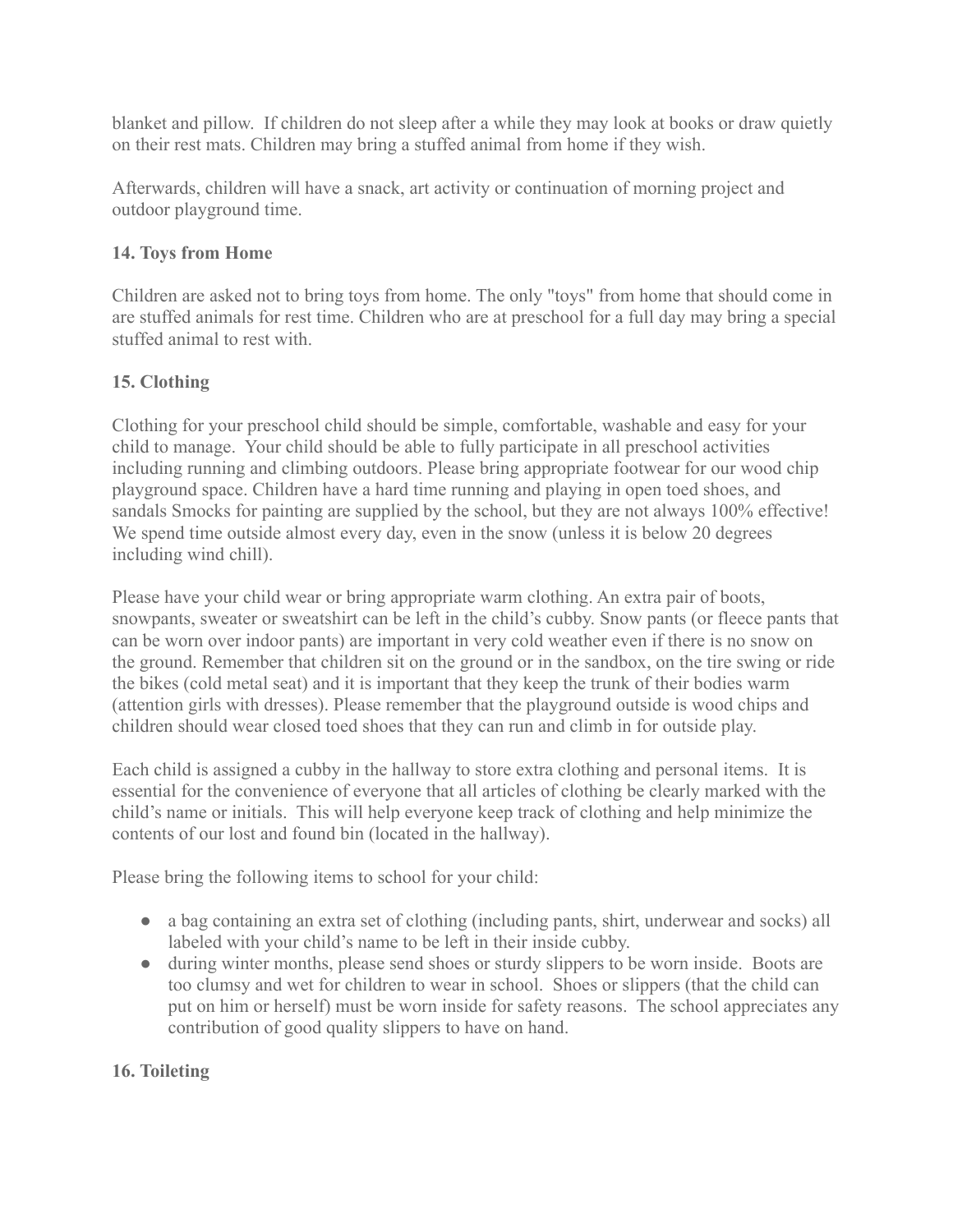Staff guidelines: No child shall be punished, humiliated, or verbally abused for soiling, wetting, or not using the toilet. All children wash their hands with soap and running water after going to the bathroom and before snacks, meals, or handling food. Staff members also wash their hands with soap and running water after assisting children with toileting or toileting themselves. Individual paper towels are used to dry hands.

Clothing soiled by feces, urine, vomit, or blood is double bagged in sealed plastic bags and stored apart from other items for the parent to take home to launder.

In addition to each child's extra change of clothing, the preschool has clothing available for changing purposes. All preschool clothing must be laundered after being worn by a child and returned to school.

Both bathrooms at the preschool are cleaned every day. They are supplied with soap dispensers, paper towels, toilet paper, a wastebasket, and a step stool. The DEEC recommended rules for washing hands are posted in each bathroom. Children are encouraged to use the bathroom facilities whenever they wish and a teacher will accompany them when they leave the classroom. The teacher will assist the child if requested, or if no assistance is required, stand in the doorway until the child is ready to return to the classroom. Please talk to the teachers about ways we can help make this process work for your child.

**17. Health Care Policy**

# **Covid Policy Fall 2021**

### **Caring for Children with suspected COVID-19 Exposure**

**If a child becomes ill with a suspected case of COVID-19, the child will immediately be isolated from other children to minimize exposure to children and staff. At that time, if possible, the child's face will be covered with a mask or face covering and the child's family will be contacted for immediate pick up from school. If the child has a confirmed case of COVID-19, the child will be required to observe a two -week quarantine. Spring Street Preschool will designate a space in either the Rainbow Room or the office where the door may be closed. The isolated child will be supervised at all times, by a staff wearing appropriate PPE. Others may not enter the room without proper PPE. The local board of health will be notified at this time.**

### **Additional Guidance for COVD-19 (updated 08/30/21)**

**If an individual at Spring Street Preschool tests positive for COVID-19 but is asymptomatic, isolation may be discontinued when at least 10 days have passed from the date of the positive test, as long as the individual remains asymptomatic. If Spring Street Preschool experiences an exposure, we will notify all staff and families, while maintaining confidentiality. In addition, we are required to notify the Amherst Board of Health, as well as our licensing agency, DEEC. If a child or staff has been exposed to COVID-19,**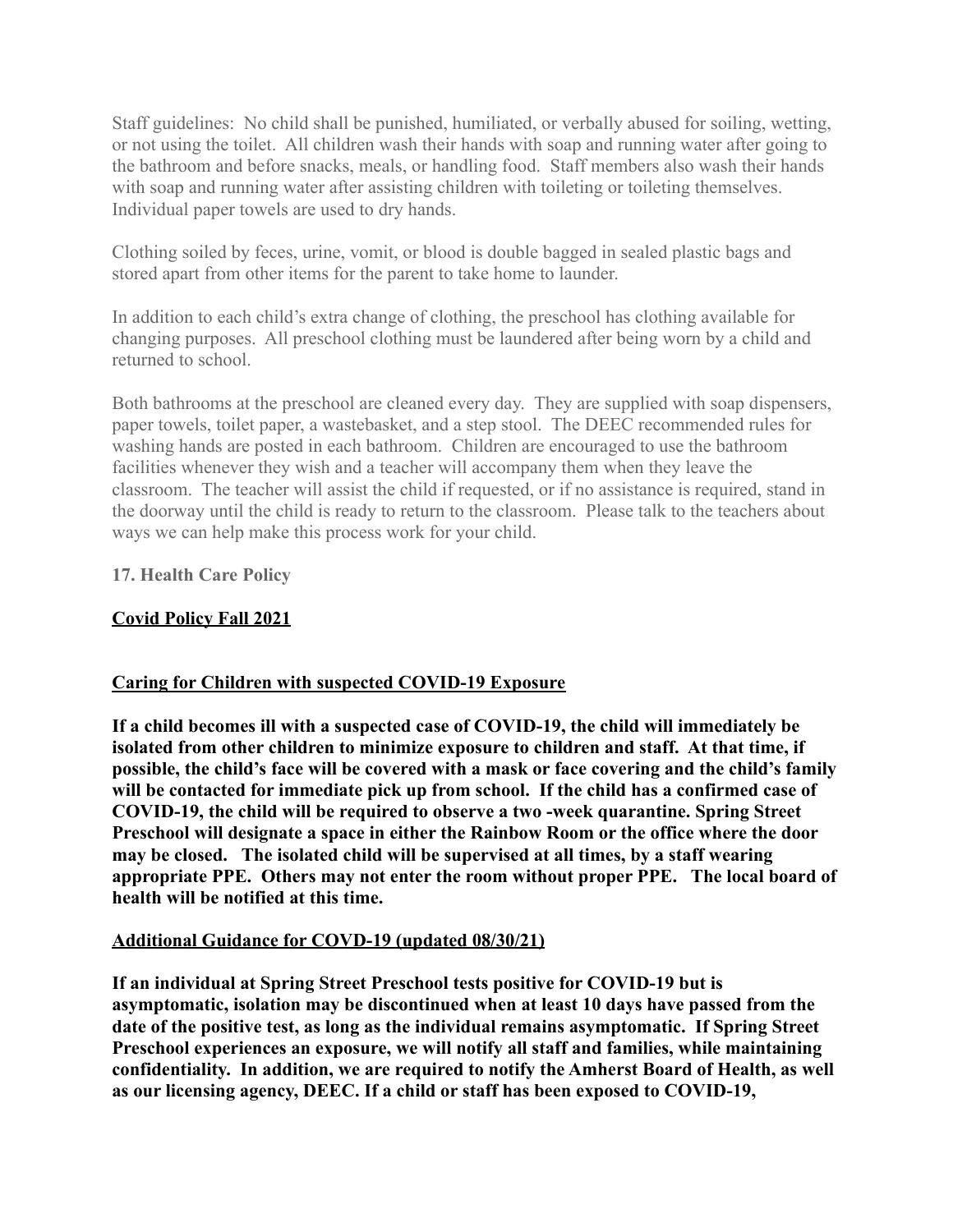**regardless of whether the individual has symptoms or not, the child or staff must not be permitted to enter the program space and must be sent home. Exposed individuals must be directed to stay home for at least 14 days after the last day of contact with the person who is sick. We will work with the board of health for guidance on quarantine for other children and staff and what other precautions will be needed or staff subsequently tests positive or their doctor says they have confirmed or probable COVID-19, to ensure the program space is safe for continued operation. If an exposed child they are directed to stay home for a minimum of 10 days from the 1st day of symptoms appearing and be fever-free for 72 hours without fever reducing medications AND experience significant improvements in symptoms. Release from isolation is under jurisdiction of the board of health where the individual resides. If a child's or staff's household member tests positive for COVID 19, they must remain in quarantine and continue to monitor for the full 14 days.**

Our Health Care Policy is in compliance with the Department of Early Education and Care and Department of Public Health regulations. Each child is required to be in good health, to have an annual physical examination and to be fully immunized or have a plan for immunization or to present written documentation of a religious or medical exemption. All children between 9 months and 3 yrs. must have a lead paint test annually, which must be documented on the health form. A chicken pox vaccination or documentation of the disease is required.

If your child has a chronic illness we ask that you and your child's doctor share as much information as possible to ensure that we can do our best to monitor your child's health needs while in school. We encourage parents, with the written permission of their health practitioner, to train staff in the implementation of their child's individual health care plan.

Illness in young children in preschool and child care settings is very difficult to manage. We understand that parents depend on us to provide care for their children but on the other hand we are not equipped to care for children when they are ill. The well being of the individual child is our main concern but the health of other children and the staff is also a concern. Parents may differ in their assessments of what constitutes illness, so this policy attempts to develop a consistent standard of wellness. The teachers and Director will make final decisions about whether or not a child is well enough to attend the Preschool.

Please observe your child carefully and remember that your child has the potential for infecting many other children, staff and parents. The day at preschool is demanding on children's stamina and children who are not feeling well will have a difficult time enjoying the day. Sometimes a day at home to rest will be a great help for a child who is not quite him/herself. We ask that you notify the Preschool by 9:00am if your child will be out sick.

Children must be able to fully participate in all activities of the day including outdoor play in order to attend preschool. The teachers and Director reserve the right to send your child home if in their judgment your child is contagious to other children or too ill or uncomfortable to be at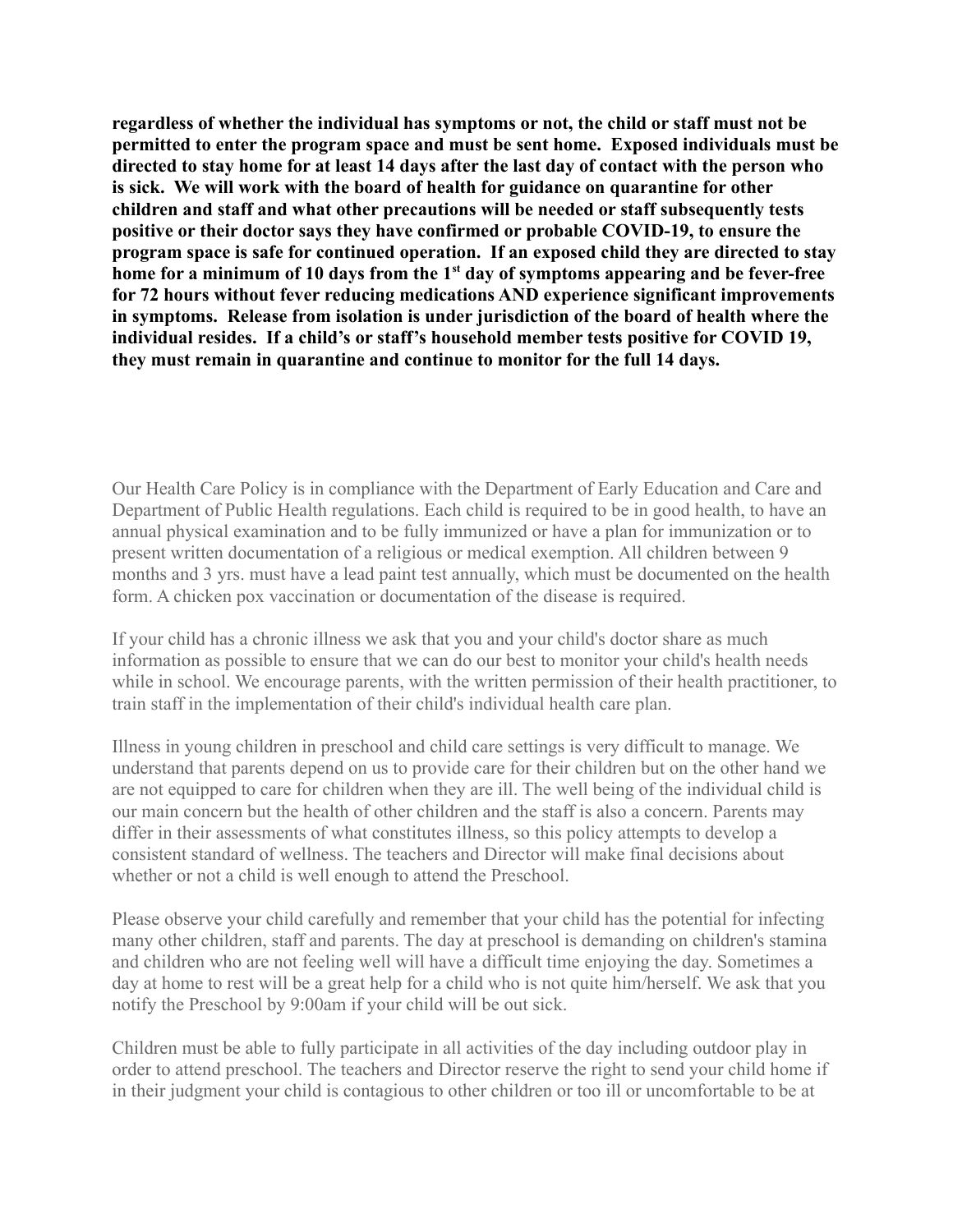Preschool. You will be informed immediately of the decision and are expected to pick up your child or make arrangements for someone else to pick up your child. If we cannot reach you we will contact your emergency designee. Your child will be isolated from the other children and kept quiet until your arrival.

The following list details many of the signs and symptoms which indicate that your child should remain at home and for which the staff will send your child home.

1. Fever of 101 degrees or higher in the morning. A child must have a normal temp for 24 hrs. before returning to the Preschool.

2 Any contagious disease. Some of these are:

- Bronchitis or persistent cough
- Chicken pox
- $\bullet$  Conjunctivitis "pink eye"
- Diarrhea
- Giardia
- Head lice
- Herpes simplex
- Impetigo
- pinworms
- rashes
- severe cold with fever much sneezing and nose drainage, severe tiredness or irritability, complaints of aches or pain (earache or sore throat)
- Strep throat

Parents will be notified whenever there is an infectious disease at the Preschool. An exposure notice will be posted which details the symptoms of the disease, recommended treatment, and when a child may return to school. In some cases of more virulent diseases a memo will be sent to all parents and staff in the preschool with details about symptoms and treatment.

Please do not medicate your child with aspirin, cough syrup, etc. before sending them to school. We find that when the meds wear off in 2-3 hrs, we have an ill and unhappy child on our hands. A child who is ill enough to need these medications should probably be at home. (See the medication policy for medication)

If your daily schedule does not allow you to stay home with your sick child or to pick up your child during the day, please have alternate care people available, whom you designate as such, and who are aware that they have been designated and might be called to pick up your child.

Hand washing is the first line of defense against disease. We are vigilant with both children and adults that hands are washed before eating or cooking, after toileting, handling body secretions and after cleaning. Please remember to have your child wash hands before entering the classroom in the morning.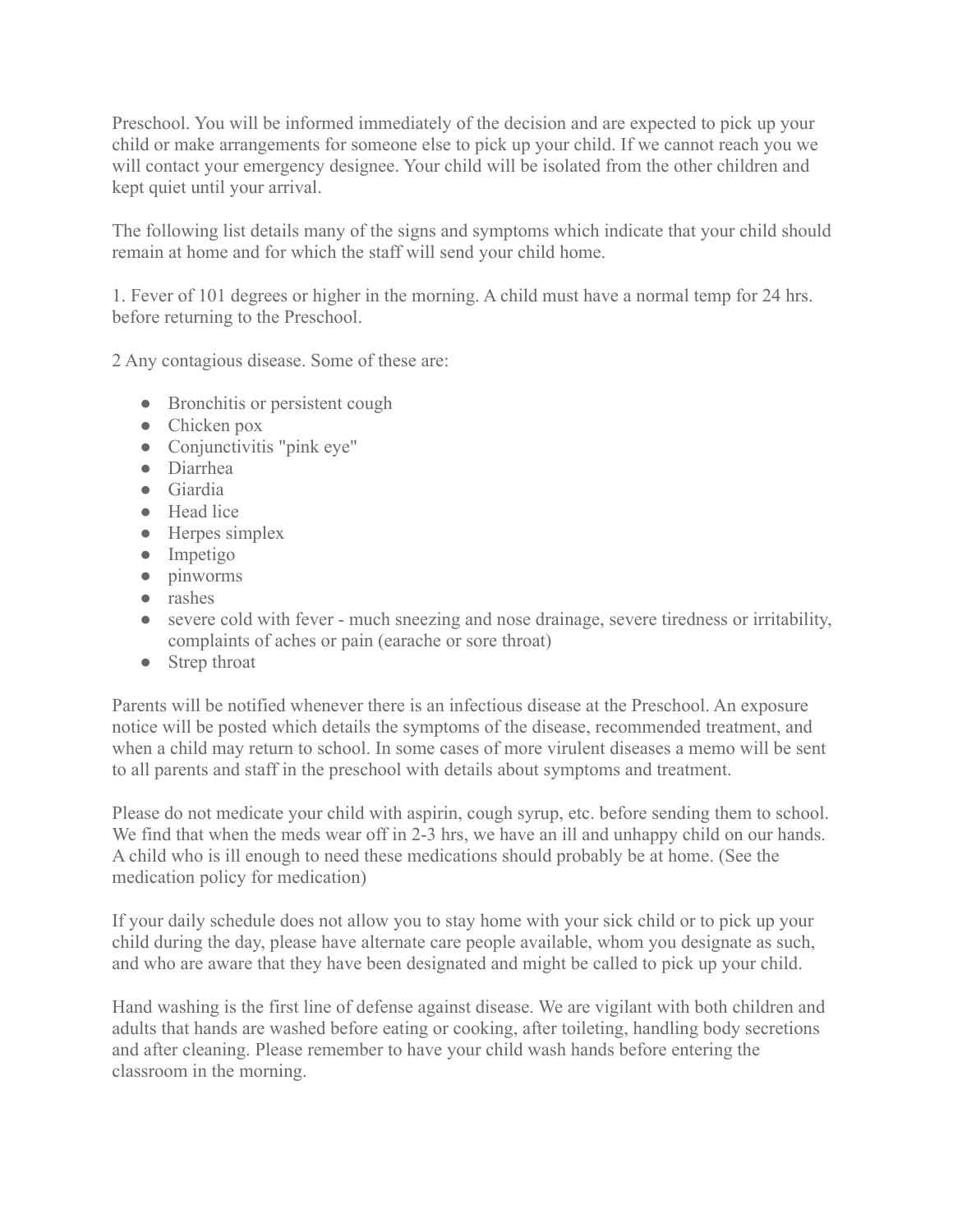### **18. Medication**

Director and Teachers have been trained in the safe administration of medication by the Dept. of Early Education and Care. On an annual basis, the Director will evaluate each staff member's ability to safely and properly administer medication to young children.

**Administration of Medication**: If a child is no longer ill but needs medication to complete a subscribed dosage, will administer the prescription. To do so we need the following:

**For non-prescription medication:** A written order from the physician stating the name of the medication, the dosage to be given, as well as parental permission. Parent needs to fill out an authorization form. A physician may give a standing order for medication, valid for 1 year from the date signed. An attempt will be made to contact the parent before the medication is administered unless the need is urgent or permission has been given in the morning by the parent. Non-prescription medication includes: Tylenol, cough expectorant, nose drops, etc. We cannot administer any of these medications without a doctor's note.

**Prescription medication**: The pharmacy label on the prescription, container will suffice as physician's order and parental permission will be needed as well.

**Authorization for medication form**: Medication forms can be obtained from a teacher or Director. The form must show the date, name of medication, dosage, time to be administered, number of days administration is to continue and must be signed by a parent or guardian.

All medication must be given to a teacher or Director along with instructions. Never leave medication in your child's cubby or lunch box. Please bring a measuring utensil with medication. All medication containers will be returned to the parent when no longer needed, empty and/or when the medication has expired.

# **19. Emergency and Non Emergency Medical Procedures**

In case of minor accident or injury:

- 1. Staff will administer first aid to the child
- 2. the child's parents or physician will be called, if necessary.
- 3. If any treatment is administered, now matter how minor, an injury report will be filled out by the teacher and signed by the parent. One copy will be placed in the child's file.
- 4. The Director will log injury

The Department of Early Education and Care requires us to list for parents the contents of our First Aid Kit (which are located in the closet in the main office): Band-aids, adhesive tape, bandage compress, gauze pads, gauze roller bandage, thermometer, disposable gloves, instant cold-pak, scissors, tweezers, eye-cup, alcohol, CPR mouth guards. When on a walking field trip at least one teacher will carry a cell phone and that number will be posted on the classroom door.

In case of serious illness or accident: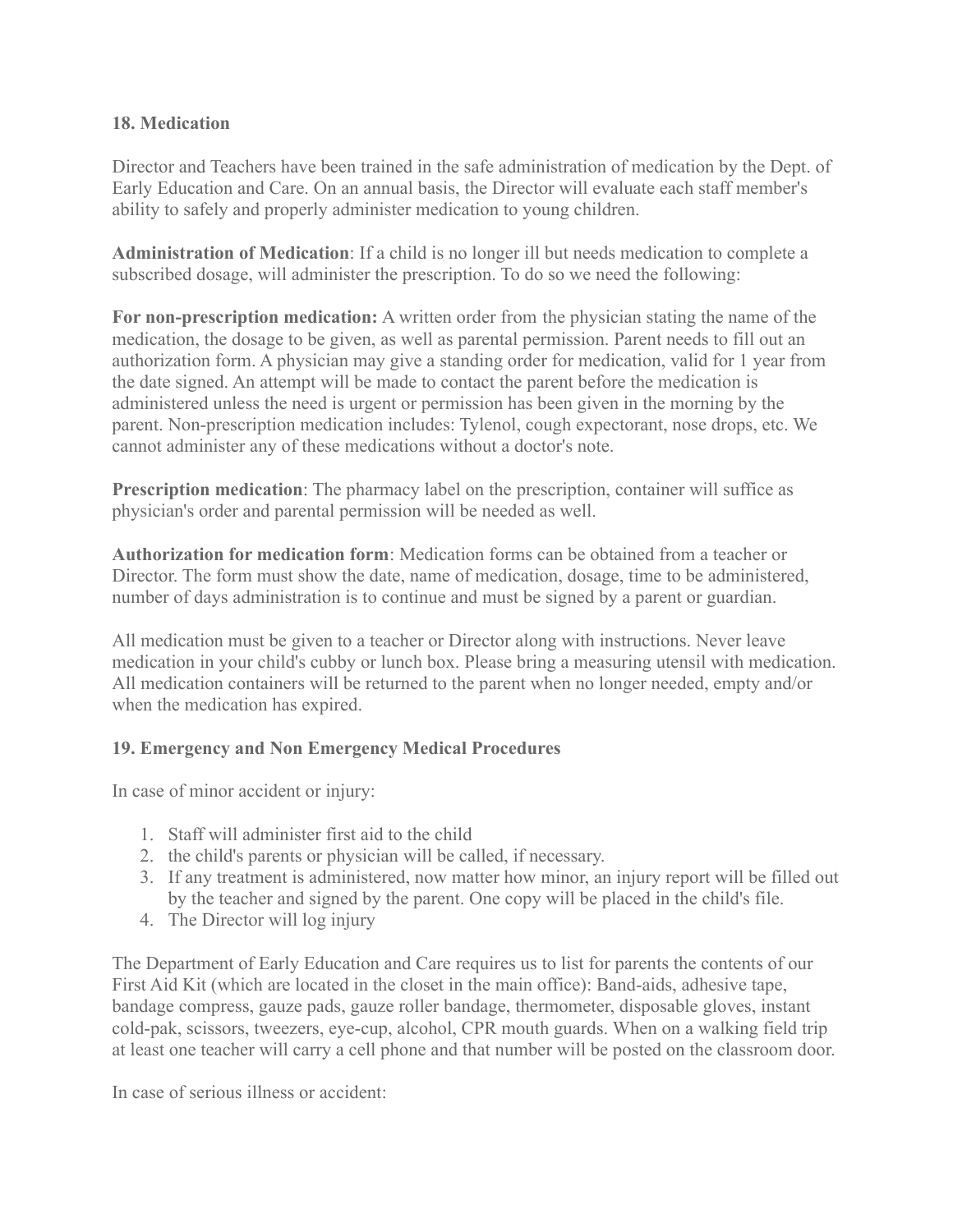- 1. The staff will immediately call 911.
- 2. Emergency First Aid will be administered by a staff member if necessary. All permanent staff are required to be first aid certified and re-certified every two years.
- 3. The parent will be called and asked to meet the child and teachers at the hospital. If unreachable we may call the child's physician.
- 4. Two adults must accompany the child to the hospital
- 5. The teachers will bring the child's authorization and consent form to the hospital.
- 6. The staff will continue to attempt to contact parents
- 7. The incident will be documented in writing and placed in the child's file.

### **20. Emergency/Evacuation Plan**

In case of emergency we will call 911 or the Amherst Police Dept. to obtain information in the case of natural disaster or other emergency. If evacuation of the building is deemed necessary we will follow our fire drill procedures. We exit through the front door of the Preschool. One teacher will lead the children to our designated area above the parking lot on the corner of Churchill and Spring Streets.

Teacher will call 911 to notify authorities of the emergency or to obtain further information. The second teacher will carry the attendance forms on a clipboard along with parent contact information. This teacher will do a sweep of the classrooms and bathrooms before exiting out the front door. Assistant teachers will help to reassure children while insuring safety. If shelter-in-place is deemed necessary we will gather the children in the small back classroom (The Rainbow Room) away from windows. We will evacuate to the Amherst Police Station located across the street in case of other emergency. Parents will be called from the Police station or from cell phones carried by teachers.

Missing Children: In the case of missing children the procedure will be:

- 1. Immediate thorough search of the premises including all outdoor play areas
- 2. Notification of Police
- 3. Notification of family / emergency contacts

# **Evacuation Plan**

In the event of a natural disaster, fire, loss of heat/hot water or other emergency situation requiring a need to evacuate the preschool, the following steps will be followed:

1. Children will be escorted out to the farthest part of the parking lot by teachers.

2. Attendance will be taken by the teacher(s) with the group of children. A teacher will be available to check the school for unaccounted children.

3. Teachers will bring attendance ledgers, emergency contact numbers, and cell phones in order to contact parents and emergency personnel.